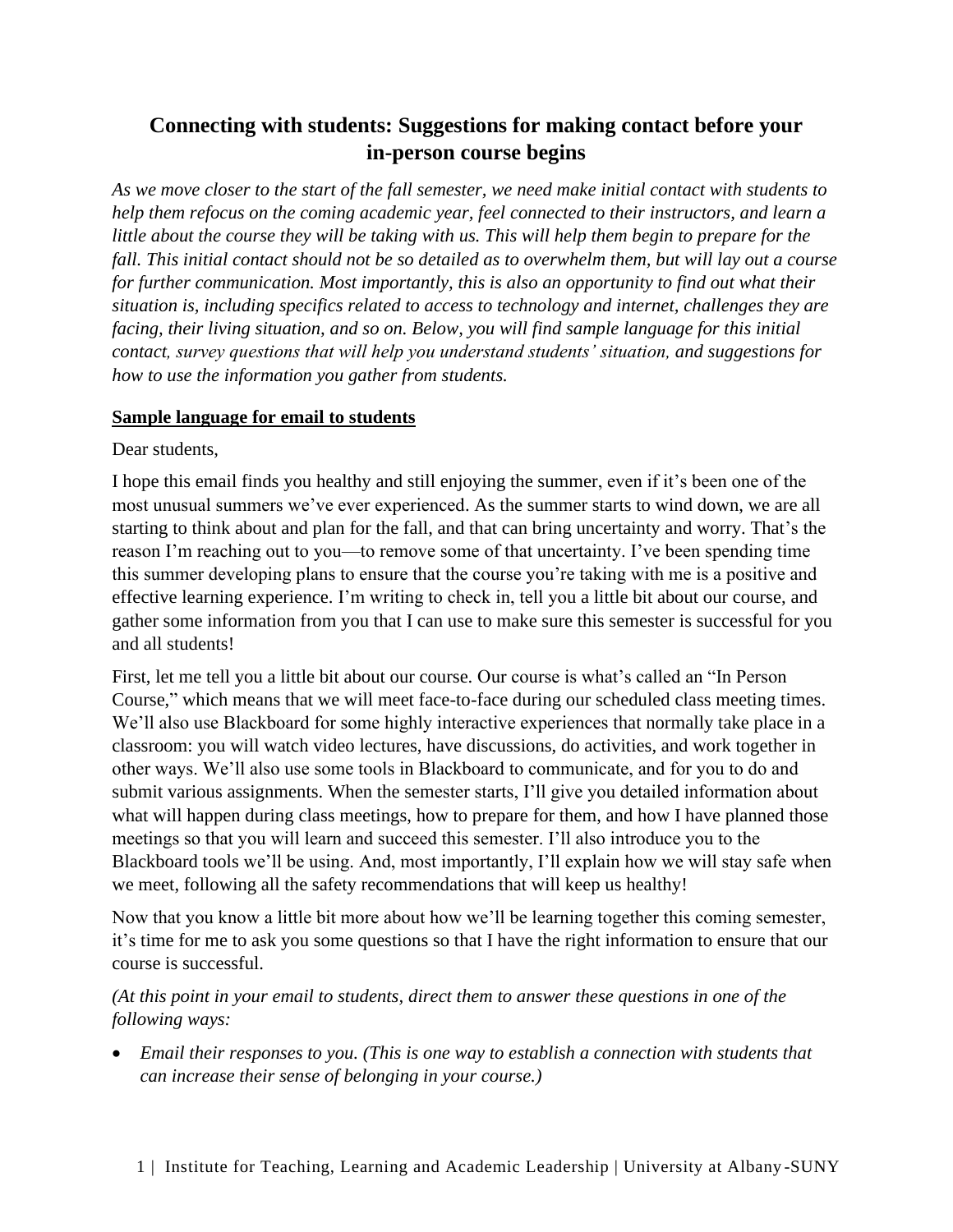- *Open a link to a survey in [Qualtrics.](https://wiki.albany.edu/display/qualtrics/Qualtrics+Home) (You may choose to have students identify themselves on that survey or you can make it anonymous.)*
- *Log in to your course in Blackboard, where they can take an anonymous survey. (Your course must be available to students in order for them to use this option. Please contact ITLAL at [teachingandlearning@albany.edu](mailto:teachingandlearning@albany.edu) to request a version of this survey that can be uploaded into your Blackboard course.)*

Thank you for taking the survey. I am sure that other instructors will be asking you similar questions, but it is so important for us to learn about your situation so that we can make the best plans for the fall. I'm excited to meet you soon and I wish you continued health as you enjoy the rest of your summer! Be in touch!

#### **Survey questions**

1. Where will you be living during the fall semester? (Dorm, Apartment in Albany, Home outside of Albany but within driving distance.)

Follow-up question: What concerns do you have about where you will be living? For example, if you are in an apartment in Albany, do you have concerns about getting to our class meetings on time?

2. Do you have a device that allows you to use Zoom, Blackboard, and \_\_\_\_\_\_\_\_\_.

Follow-up questions: What device do you have? Did you have any problems using that device during the spring semester to go to classes remotely or to use Blackboard or to do other required course work? Are you the only person using that device? If you have to share that device with another person, what concerns do you have?

3. Do you have a camera and a microphone that allow you to speak and be seen on Zoom?

Follow-up question: What concerns do you have about your camera and microphone?

4. Do you have reliable high-speed internet?

Follow-up question: What concerns do you have about your internet connection?

5. Do you have a quiet place to do your school work in your home or dorm?

Follow-up question: What are your concerns about working in your home or dorm?

6. What other concerns do you have? Please share with me any challenges or questions that you have about the coming semester and about our course.

Thank you for taking the survey. I am sure that other instructors will be asking you similar questions, but it is so important for us to learn about your situation so that we can make the best plans for the fall. I'm excited to meet you soon and I wish you continued health as you enjoy the rest of your summer! Be in touch!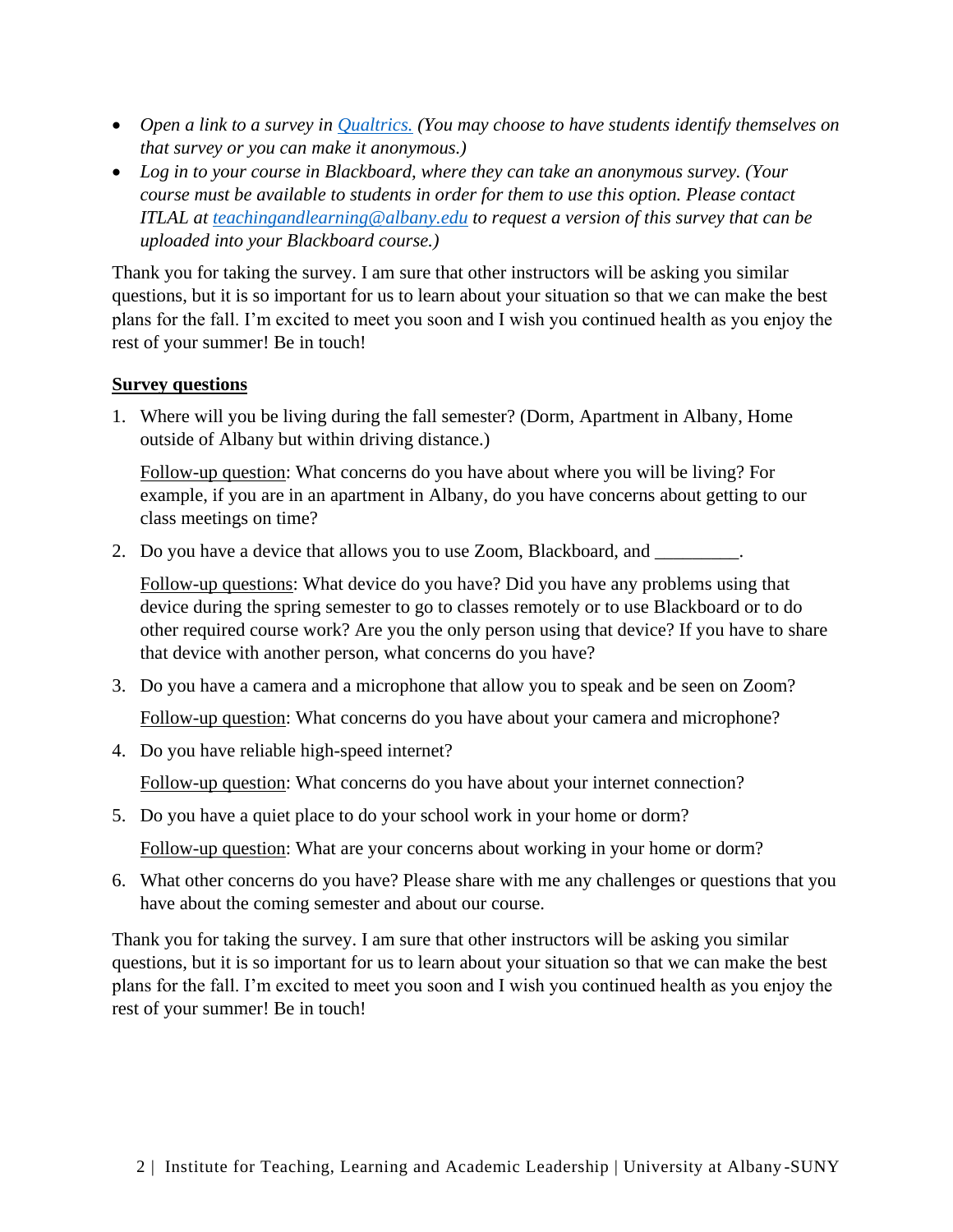### **Using the information you gather from students**

Students may provide information in the survey that will require you to make some small changes in how you approach teaching. Below you'll find guidance about what the survey may indicate and how you can respond to students in helpful ways.

Survey indicates: Some students have concerns about getting to class on time or indicate that they live rather far from Albany and are concerned about transportation.

Instructor response: Let students know that you understand the complexities of navigating the campus with the complexities of the pandemic and indicate that you expect students to be arriving and getting settled in class during the first 5-10 minutes of class. Remind them that you will take their situation into consideration if they are late to class and that you intend to be flexible with students.

Survey indicates: Some students do not have a reliable device, have limited access to a device, or certain software does not run on their device.

Instructor response: You can begin by normalizing the challenge those students face (they may feel ashamed by their situation) and then help them by referring them to the resources the university provides on pages 13 and 14 of the [Fall 2020 Return to UAlbany Student Guide.](http://albany.edu/covid-19/student-guide.pdf) Then troubleshoot specific needs students have, such as not being able to run required software by contacting ITS or colleagues to find a workaround. Communicate this plan and the resulting recommendations to students.

Survey indicates: Some students do not have access to a webcam.

Instructor response: You can begin by normalizing the challenge those students face (they may feel ashamed by their situation) and then help them by referring them to the resources the university provides on pages 13 and 14 of the [Fall 2020 Return to UAlbany Student Guide.](http://albany.edu/covid-19/student-guide.pdf) Students may need a webcam to participate in synchronous Zoom office hours, in Zoom meetings with classmates, or for other instructional purposes. Until they are able to they are able to purchase or borrow a webcam, you can suggest they use email and phone to connect with you and with classmates. Students can use the chat function to interact during Zoom meetings used for office hours or for group work. Make sure that you structure this form of interaction for students so that they feel fully included. You can, for example, review the chat at a few key moments during office hours to respond to student questions.

Survey indicates: Some students do not have reliable high-speed internet in their home.

Instructor response: You can begin by normalizing the challenge those students face (they may feel ashamed by their situation). You can assure students that it is acceptable to turn off their visual feed during any Zoom office hours that you hold as that can help with connectivity. You can also let them know that you will remain flexible with deadlines for submission of assignments and assessments due on Blackboard. You can accept work from all students across a